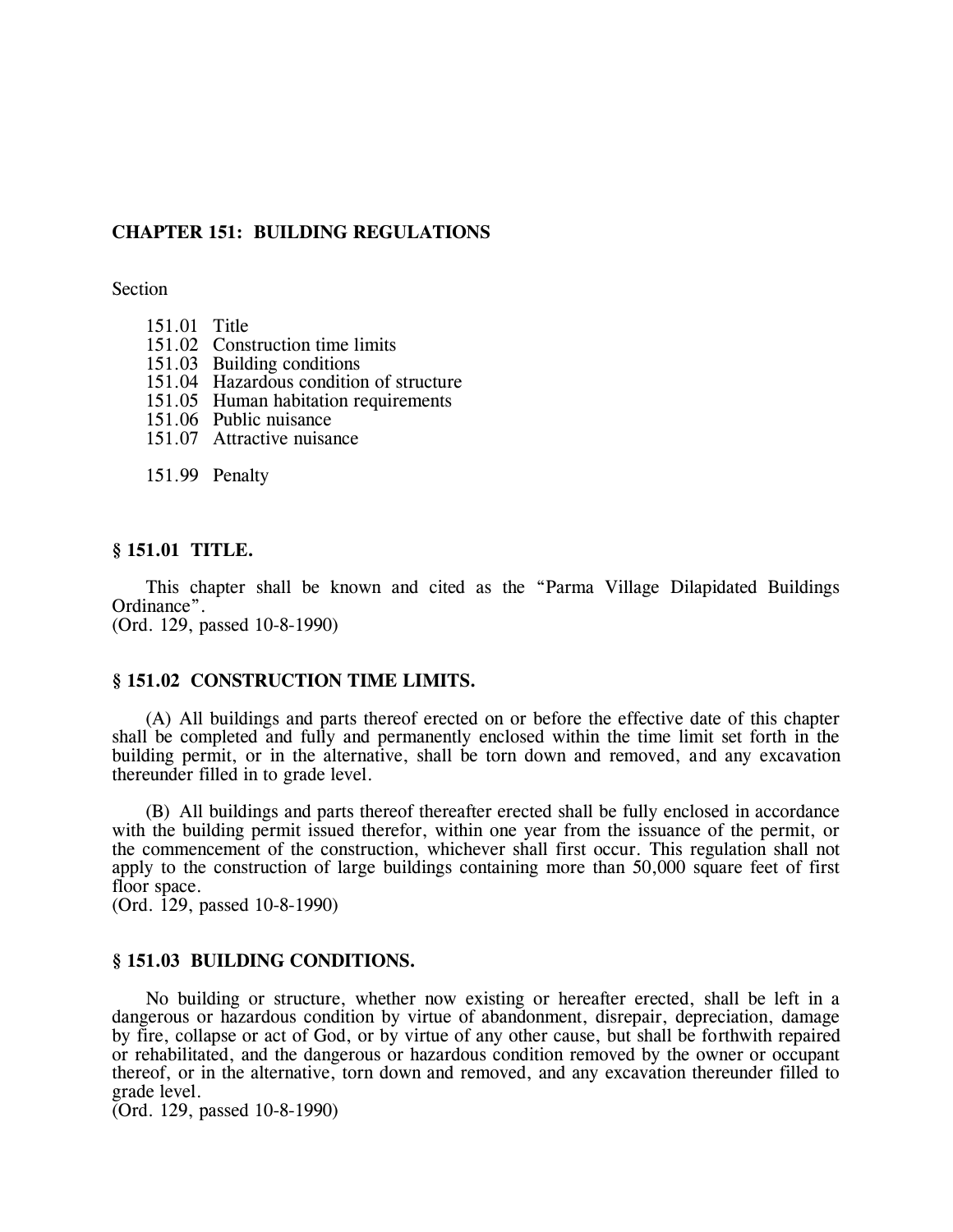### **§ 151.04 HAZARDOUS CONDITION OF STRUCTURE.**

No building so damaged or destroyed to such an extent that the cost of repair and rehabilitation to place it in a safe, sound and sanitary condition exceeds 75% of the assessed valuation of the building, at the time the repairs or rehabilitation are to be made, shall be repaired or rehabilitated unless it is made to comply in all respects with the provisions of all village ordinances governing the building. Any building so damaged or destroyed to an extent that the cost or repair and rehabilitation to place it in a safe, sound and sanitary condition exceed 100% of the assessed valuation at the time when the repairs or rehabilitation are to be made, shall be deemed unfit for human habitation and shall be immediately vacated, and unless made to comply with all the provisions of the Village Building Code, shall be demolished and removed.

(Ord. 129, passed 10-8-1990)

### **§ 151.05 HUMAN HABITATION REQUIREMENTS.**

Whenever it shall be certified by the Building Inspector or Health Officer of the village that a building is infected with contagious disease or is unfit for human habitation, or dangerous to life or health by reason of want of repair or of defects in the drainage, plumbing, lighting, ventilation or the construction of the same, or by reason of the existence on the premises of a nuisance likely to cause sickness among the occupants of the building, the Building Inspector or Health Officer may issue an order requiring all persons therein to vacate the building within not less than 24 hours nor more than ten days for the reasons to be mentioned in the order. In case the order is not complied with within the time specified, the Building Inspector or Health Officer may cause the dwelling to be vacated. Whenever the Building Inspector or Health Officer is satisfied that the danger from the building has ceased to exist or that it is fit for human habitation, he or she may revoke the order or may extend the time within which to comply with same.

(Ord. 129, passed 10-8-1990)

### **§ 151.06 PUBLIC NUISANCE.**

Whenever any building or premises or the plumbing, sewage, drainage, lighting or ventilation thereof is, in the opinion of the Building Inspector or Health Officer, dangerous or detrimental to life or health, the officer may declare that the same, to the extent he or she may specify, is a public nuisance, and may order the same to be removed, abated, suspended, altered or otherwise improved or purified, as the order shall specify. (Ord. 129, passed 10-8-1990)

### **§ 151.07 ATTRACTIVE NUISANCE.**

Whenever any building or premises is abandoned and in a state of disrepair by reason of broken windows, open doors, accumulation of litter within the building, and the building serves as an attractive nuisance for minors and other persons gathering or playing in the building the same shall be repaired and rehabilitated by the owner thereof upon receipt of the condition in writing by the Building Inspector or Health Officer of the village. Failure by the owner thereof to take action to repair and rehabilitate the building after receipt of the notice shall constitute a violation of this chapter. In the event that the building is not repaired or rehabilitated by the owner in accordance with the notice received from the Building Inspector